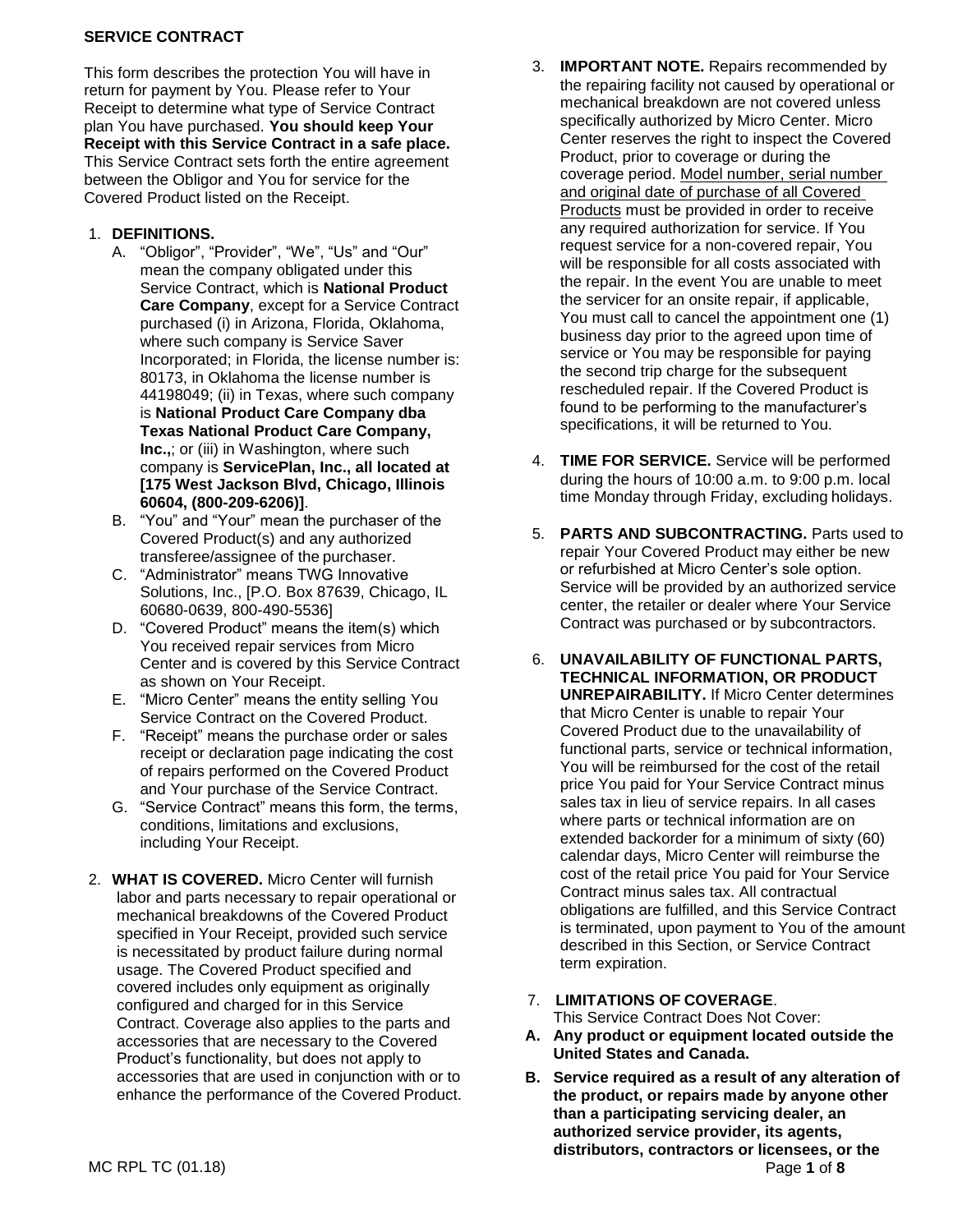**use of supplies other than those recommended by the manufacturer.**

- **C. Damage or other equipment failure due to causes beyond Micro Center's control including, but not limited to, repairs necessary due to operator negligence, the failure to maintain the product according to the owner's manual instructions, abuse, vandalism, theft, fire, flood, wind, freezing, power failure, inadequate power supply, unusual atmospheric conditions, or acts of war or acts of God.**
- **D. Service necessary because of improper storage or improper ventilation, including failure to place the product in an area that complies with the manufacturer's published space or environmental requirements. Any installation that prevents normal service.**
- **E. Misuse, abuse, reconfiguration of the product or improper movement of the product. Any utilization of the product that is inconsistent with either the design of the product or the way the manufacturer intended the product to be used.**
- **F. Any and all cases in which the manufacturer of the product would not honor any warranty regarding the product.**
- **G. A product used in commercial or industrial settings. A commercial setting is defined as anything other than a single-family dwelling.**
- **H. Cosmetic damage such as, but not limited to scratches, dents, rust, stains.**
- **I. Non-functional parts such as, but not limited to, plastics, finishes, knobs and dials. Expendable or lost items, such as, but not limited to ear buds or head phones.**
- **J. Consumable items, meaning any product, part or equipment that is considered consumable by the manufacturer and/or that is designed to be consumed (wear out) during its life, regardless if it is consumer replaceable or not. Consumable items include, but are not limited to the following: light bulbs, lamps, batteries, and all telephone or other lines connecting to the product.**
- **K. In-warranty parts, operational or mechanical failure covered by manufacturer's warranty, manufacturer's recall, improper construction, or factory bulletins, (regardless of whether or not the manufacturer is doing business as an ongoing enterprise). Defects in the product due to the manufacturer's error or improper construction of the product.**
- **L. Consequential damages as a result of malfunctioning of or damage to an operating part of the product, or damages as a result of any repairs or replacements under this Service Contract. Damages caused by delays in rendering service or loss of use during the period that the product is at the authorized service center or otherwise awaiting parts are not covered. You are responsible for creating**

**back-ups of all Your data and software on a regular basis.**

- **M. Operational or mechanical failure which is not reported prior to expiration of this Service Contract or within 30 days of product failure.**
- **N. Any software, including but not limited to, application programs, network programs, upgrades, formatting of any kind, databases, files, drivers, source code, object code or proprietary data, or any support, configuration, installation or reinstallation of any software or data.**
- **O. Normal, periodic or preventative maintenance, including but not limited to customer education, adjustments, cleanings, and convergence**
- **P. Loss or damage as a result of violation of existing federal, state and municipal codes including repairs to products not complying with said codes.**
- **Q. Pre-existing conditions (incurred prior to the effective date of coverage), and known to You.**
- **R. Television or personal computer monitor screen imperfections, including 'burn in' or burned CRT phosphor, caused by video games, prolonged display of one or more signal(s), or other abuse. All display products that are used in an application that requires continuous and/or business operation unless additional coverage is purchased.**
- **S. Damage resulting from unauthorized repair; software virus; or electrical wiring and connections; damage caused during delivery or removal, improper installation, or setup including, but not limited to packing, unpacking or assembly, user facilitated minor adjustments and settings outlined in the product's owner's manual, external antenna or local reception problems, inaccessible products or parts, negligence, misuse or abuse whether willful or not. Repair of resolution (pixels) failure must match the factory minimum standards before an authorized repair occurs.**
- **T. Transit or delivery damage, damage caused by packing, unpacking, assembly, installation, or removal. Short circuit, loss of use, parts or labor covered under the manufacturer's warranty, lack of maintenance, bodily injury, pre-existing conditions, manufacturer's recall, periodic checkups or maintenance. Micro Center will not pay for adjustments or repairs required because of conditions at Your location.**
- **U. Installation, removal, or reinstallation of any equipment.**
- **V. Products sold second hand including but not limited to floor and demonstration models, unless covered by a full manufacturer's warranty on Your date of purchase.**
- **W. Any cost recoverable under any other warranty, guarantee, or under an insurance policy.**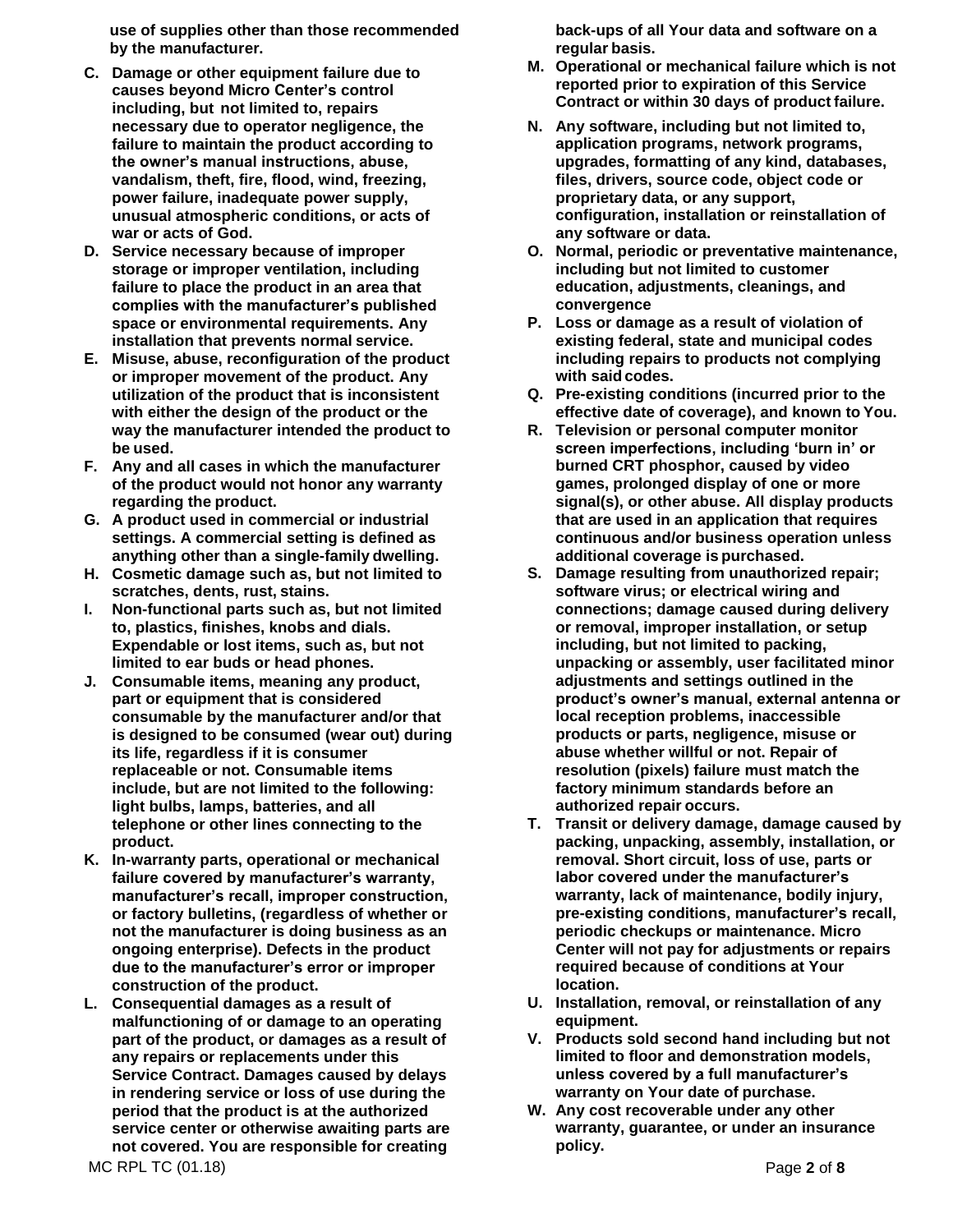- 8. **DEDUCTIBLE.** No Deductible applies to this service contract.
- 9. **RENEWABILITY.** This Service Contract is not renewable.
- 10. **CANCELATION AND REFUND.** You may cancel this Service Contract at any time for any reason. If You cancel this Service Contract within sixty (60) days of the date purchased, You will receive a refund of the full purchase price of this Service Contract less any paid claims. If You cancel this Service Contract thereafter, You will be refunded the remaining days of coverage on a prorated basis, less paid claims for service performed (if applicable). For Cancellations made within thirty (30) days of the purchase date You need to return to Micro Center directly. Cancellations after thirty (30) days of purchase date need to be sent in a written request to: [Micro Center. Attention: Service Contract Department. 4119 Leap Road, Hilliard, OH 43026]
- 11. **SUBROGATION.** If We pay for a claim or loss, We may require You to assign Us Your rights of recovery against others. We will not pay for a claim or loss if You impair these rights to recover. Your rights to recover from others may not be waived.
- 12. **ARBITRATION.** This Service Contract requires binding arbitration if there is an unresolved dispute between You and Us concerning this Service Contract (including the Cost of, lack of or actual repair or replacement arising from a Breakdown). Under this Arbitration provision, You give up Your right to resolve any dispute arising from this Service Contract by a judge and/or a jury. You also agree not to participate as a class representative or class member in any class action litigation, any class arbitration or any consolidation of individual arbitrations. In arbitration, a group of three arbitrators (each of whom is an independent, neutral third party) will give a decision after hearing Your and Our positions. The decision of a majority of the arbitrators will determine the outcome of the arbitration and the decision of the arbitrators shall be final and binding and cannot be reviewed or changed by, or appealed to, a court of law. Any dispute on the application of this arbitration provision will be made by the local court of law in the county and state where You live. Notwithstanding this arbitration provision, You are not prohibited from bringing an action in Small Claims Court to resolve Your dispute. The Consumer Arbitration Rules of the American Arbitration Association (www.adr.org) will apply to any arbitration under this Service Contract. To start arbitration, either You or We must make a written demand to the other party for arbitration. This demand must be made within one (1) year of the earlier of the date the breakdown occurred or the

dispute arose or the applicable statute of limitations period, whichever is longer. You and We will each separately select an arbitrator. The two arbitrators will select a third arbitrator called an "umpire." All costs and expenses of the arbitration will be shared equally by **You** and **Us**. Unless otherwise agreed to by **You** and **Us**, the arbitration will take place in the county and state in which **You** live. The procedural rules for arbitration shall be governed by the Federal Arbitration Act (9 U.S.C.A. § 1 et. seq.) and not by any state law concerning arbitration. The rules of the American Arbitration Association (www.adr.org) will apply to any arbitration under this Service Contract. The laws of the state of Illinois (without giving effect to its conflict of law principles) govern all substantive matters arising out of or relating to this Service Contract and all transactions contemplated by this Service Contract, including, without limitation, the validity, interpretation, construction, performance and enforcement of this Service Contract.

- 13. **TRANSFERABILITY.** You may transfer this Service Contract to any person by sending written notice to the following address: [Micro Center. Attention: Service Contract Department. 4119 Leap Road, Hilliard, OH 43026]
- 14. **COVERAGE AND TERM:** This is not a contract of insurance. This is the entire Service Contract between You and the Obligor, and no representation, promise or condition not contained herein shall modify these items. The seller of the Service Contract is not a party to this Service Contract. The Obligor under this Service Contract is insured by a policy of insurance issued by Virginia Surety Company, Inc., [175 West Jackson Blvd, Chicago, Illinois 60604, (800) 209- 6206]. If a claim is not paid within sixty (60) days of submitting the claim or if the Obligor becomes insolvent or otherwise financially impaired, the claim can be submitted to the insurer at Virginia Surety Company, Inc., [175 West Jackson Blvd, Chicago, Illinois 60604, (800) 209-6206].

The term of this Service Contract is 2 years and begins on the date indicated on the Receipt.

If You have any questions, require customer service, or wish to report a claim, please contact: Micro Center at [800-490-5536].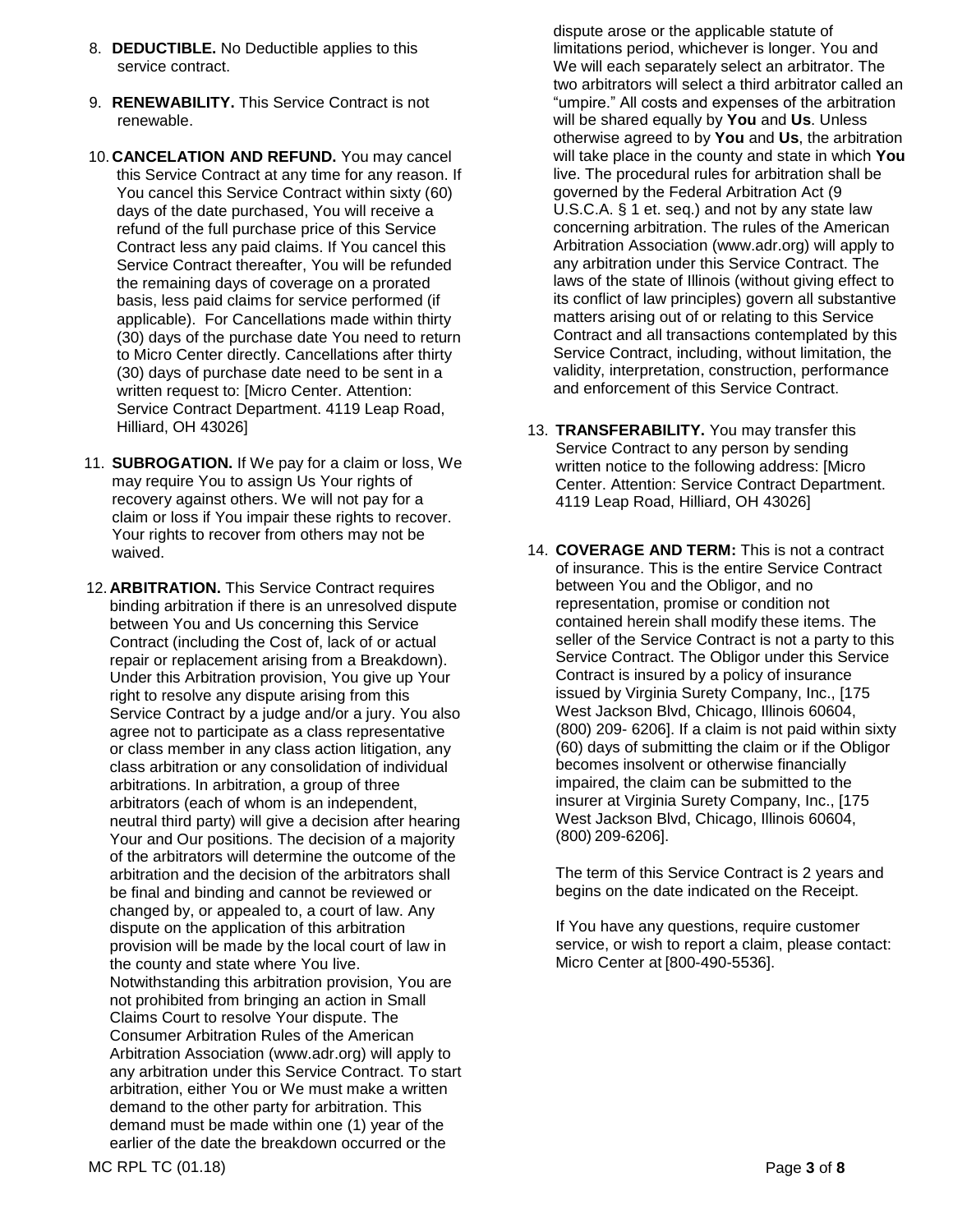## **STATE VARIATIONS.**

This Service Contract is amended and the language below governs if You purchased this Service Contract in a state listed below.

**Alabama Residents**: The use of non-original manufacturer's parts is allowed under this Service Contract. If no claim has been made under this Service Contract, You may return this Service Contract within twenty (20) days of the date the Service Contract was mailed to You, or within ten (10) days of delivery if the Service Contract was delivered to You at the time of sale. In such a case, this Service Contract will be void and the Administrator will refund to You the full amount of the purchase price of this Service Contract. A ten percent (10%) penalty per month applies to any refund not paid or credited within fortyfive (45) days after return of the Service Contract. This right to void the Service Contract is not transferable and applies only to the original Service Contract purchaser. If You cancel this Service Contract otherwise, You will be provided a pro rata refund less an administrative fee of twenty-five (\$25) dollars. In the event that We cancel this Service Contract for any reason, except nonpayment of the Service Contract fee or a material misrepresentation by You, We shall provide You with written notice of such cancellation at least five days prior to the effective date of the same.

All references to Illinois are replaced with Alabama in the Arbitration section.

**Arizona Residents**: The following statement is added to the Arbitration section: Arbitration does not preclude the Arizona consumer's right to file a complaint with the Arizona Department of Insurance, Consumer Affairs Division 800-325-2548. The Cancellation section of this Service Contract is deleted in its entirety and replaced with the following: If this Service Contract is canceled You will be provided a pro rata refund after deducting for administrative expenses not to exceed twenty-five (\$25) dollars associated with the cancellation. Further, We will not cancel or void this Service Contract due to preexisting conditions, prior use or unlawful acts relating to the product or misrepresentation by Us or Our subcontractors. No claim incurred or paid will be deducted from the amount to be returned. Neither We, Our assignees, nor Our subcontractors will cancel or void coverage under this Service Contract due to Our failure to provide correct information or Our failure to perform the services or repairs provided in a timely, competent, and workmanlike manner.

**California Residents**: The following statement is added to the Arbitration section: The arbitration provision is amended to state the following: (1) Pursuant to California Civil Code sections 51.7 (Ralph Civil Rights Act) and 52.1 (Bane Civil Rights Act), the option to enter into arbitration is solely at Your discretion. If You and We mutually agree, this Contract provides for binding arbitration if there is an unresolved dispute between You and Us concerning

this Contract. Any dispute on the application of this arbitration provision will be made by the local court of law in the county and state where You live. Notwithstanding this arbitration provision, You are not prohibited from bringing an action in Small Claims Court to resolve Your dispute. You agree that any dispute or litigation will be on Your own behalf and not on behalf of or incorporating any class. Under this Arbitration provision, You give up Your right to resolve any dispute arising from this Contract by a judge and/or a jury. In arbitration, a group of three arbitrators (each of whom is an independent, neutral third party) will give a decision after hearing Your and Our positions. The decision of a majority of the arbitrators will determine the outcome of the arbitration and the decision of the arbitrators shall be final and binding and cannot be reviewed or changed by, or appealed to, a court of law. The arbitrators shall not have the power to commit errors of law or legal reasoning, and the award may be vacated or corrected on appeal to a court of competent jurisdiction of any such error. To start arbitration, either You or We must make a written demand to the other party for arbitration. This demand must be made within one (1) year of the earlier of the date the Breakdown occurred or the dispute arose or the applicable statute of limitations period, whichever is longer. You and We will each separately select an arbitrator. The two arbitrators will select a third arbitrator called an "umpire." Unless otherwise agreed to by You and Us, the arbitration will take place in the county and state in which You live. The arbitration shall be governed by the California Arbitration Act (California Code of Civil Procedures 1280 et. seq.) and the Consumer Legal Remedies Act (California Civil Code (1750 et. seq.). The laws of the state of California govern all matters arising out of or relating to this Contract and all transactions contemplated by this Contract, including, without limitation, the validity, interpretation, construction, performance and enforcement of this Contract. All costs and expenses of the arbitration will be shared equally by You and Us. All fees and costs charged to You under this provision shall be waived if You are an indigent consumer. "Indigent consumer" means a person having a gross monthly income that is less than 300 percent of the federal poverty guidelines. If **You** are determined to be an indigent consumer all provisions of California Code of Civil Procedure §1284.3 apply. This arbitration provision does not prohibit a California resident from following the process to resolve complaints as outlined by the California Bureau of Electronic and Appliance Repair (BEAR). To learn more about this process, You may contact BEARHFTI at (916) 999-2041, or You may write to BEARHFTI 4244 S. Market Ct. Ste. D, Sacramento, CA 95834, or You may visit their website at [www.bearhtfi.ca.gov.](http://www.bearhtfi.ca.gov/)

If You cancel this Service Contract within 60 days from the date of receipt, You will receive a full refund of the purchase price less the cost of any claims paid. If You cancel this Service Contract after 60 days from the date of receipt, You shall receive a pro rata refund of the purchase price less any claims paid. If You cancel

MC RPL TC (01.18) Page **4** of **8**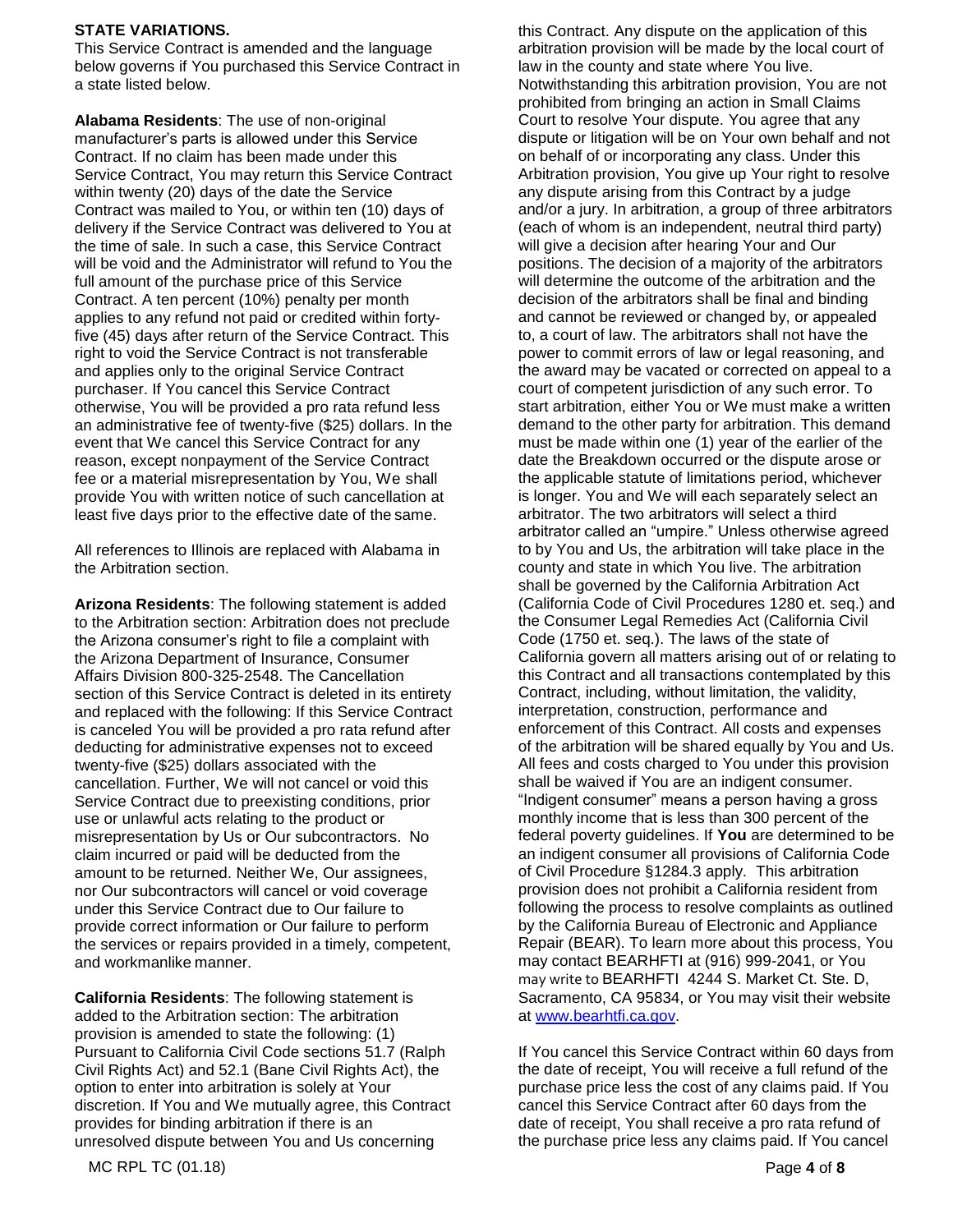this Service Contract, You must provide written notice of cancellation to the Administrator at the address below. In addition, the Administrator may assess a cancellation or administrative fee, not to exceed ten (10) percent of the price of the Service Contract or twenty-five (\$25) dollars, whichever is less. Informal dispute resolution is not available under this Service Contract. California law requires the Dealer be contractually obligated to You to provide service. The Administrator is TWG Innovative Solutions, Inc., P.O. Box 87639, Chicago, IL 60680-0639.

**Connecticut Residents**: The following statement is added to the Arbitration section: The State of Connecticut has established process to settle disputes arising from service contracts as outlined in R.C.S.A. §§ 42-260-1 to 5. If You purchase this Service Contract in Connecticut, a written complaint may be mailed to: State of Connecticut, Insurance Department, P.O. Box 816, Hartford, CT 06142-0186, Attention: Consumer Affairs. The written complaint must contain a description of the dispute, the Service Contract Price, the Cost of repair of the product and a copy of this Service Contract. This Service Contract is automatically extended while the product is being repaired. You may cancel this Service Contract if You return the product or the product is sold, lost, stolen, or destroyed.

**Florida Residents**: The Arbitration section is removed. If You cancel this Service Contract, return of premium will be based upon ninety percent (90%) of unearned pro rata premium less any claims that have been paid or less the cost of repairs made on Your behalf. If We cancel this Service Contract, return of premium will be based upon one hundred percent (100%) of unearned pro rata premium. The rate charged for this Service Contract is not subject to regulation by the Florida Office of Insurance Regulation.

**Georgia Residents**: The Arbitration section is removed. The Administrator may not cancel this Service Contract except for fraud, material misrepresentation or non-payment by You. Notice of such cancellation will be in writing and given at least thirty (30) days prior to cancellation. You may cancel this Service Contract at any time. Cancellation will comply with Section 33-24-44 of the Georgia Code. Refunds will be based on the excess of the consideration paid for this Service Contract above the customary short rate for the expired term of the Service Contract. If cancelled by Administrator, refund will be on a pro-rata basis. Claims paid shall not be deducted from any refund owed.

**Hawaii Residents**: Any refund not made within fortyfive (45) days shall include a ten percent (10%) per month penalty. This Service Contract does not cover consequential damages or pre-existing conditions. In the event We cancel this Service Contract, we shall provide five (5) days prior notice of such cancellation which notice shall include the effective date of cancellation.

**Illinois Residents**: If no claim has been made under this Service Contract, You may return this Service Contract within thirty (30) days of the date of Service Contract purchase. Any cancellation of this Service Contract more than thirty (30) days after its date of purchase made pursuant to the Cancellation and Refund Section, reverse, is subject to a cancellation fee equal to the lesser of ten percent (10%) of the price of the Service Contract or fifty (\$50) dollars. This Service Contract does not cover failure resulting from normal wear and tear.

**Indiana residents**: Proof of payment for this Service Contract constitutes proof of payment to the insurer identified in the Coverage and Term section, reverse, for reimbursement insurance coverage specified in that section.

**Michigan Residents**: If the performance of this Service Contract is interrupted because of a strike or work stoppage at the company's place of business, the effective period of the Service Contract shall be extended for the period of the strike or work stoppage.

**Nebraska Residents:** The Arbitration section is deleted and replaced with the following: Notwithstanding anything in this Service Contract to the contrary, if **You** and **We** mutually agree at the time of loss, this Service Contract provides for arbitration if there is an unresolved dispute between **You** and **Us** concerning this Service Contract. **You** agree not to participate as a class representative or class member in any class action litigation, any class arbitration or any consolidation of individual arbitrations. In arbitration, a group of three arbitrators (each of whom is an independent, neutral third party) will give a decision after hearing Your and Our positions. The decision of a majority of the arbitrators will determine the outcome of the arbitration and the decision of the arbitrators shall not be binding upon You. Any dispute on the application of this arbitration provision will be made by the local court of law in the county and state where You live. Notwithstanding this arbitration provision, You are not prohibited from bringing an action in Small Claims Court to resolve Your dispute.

The Consumer Arbitration Rules of the American Arbitration Association (www.adr.org) will apply to any arbitration under this Service Contract. To start arbitration, either You or We must make a written demand to the other party for arbitration. This demand must be made within one (1) year of the earlier of the date the loss occurred or the dispute arose or the applicable statute of limitations period, whichever is longer. You and We will each separately select an arbitrator. The two arbitrators will select a third arbitrator called an "umpire." All costs and expenses of the arbitration will be shared equally by You and Us. Unless otherwise agreed to by You and Us, the arbitration will take place in the county and state in which **You** live. The procedural rules for arbitration shall be governed by the Federal Arbitration Act (9 U.S.C.A. § 1 et. seq.) and not by any state law concerning arbitration. The rules of the American Arbitration Association (www.adr.org) will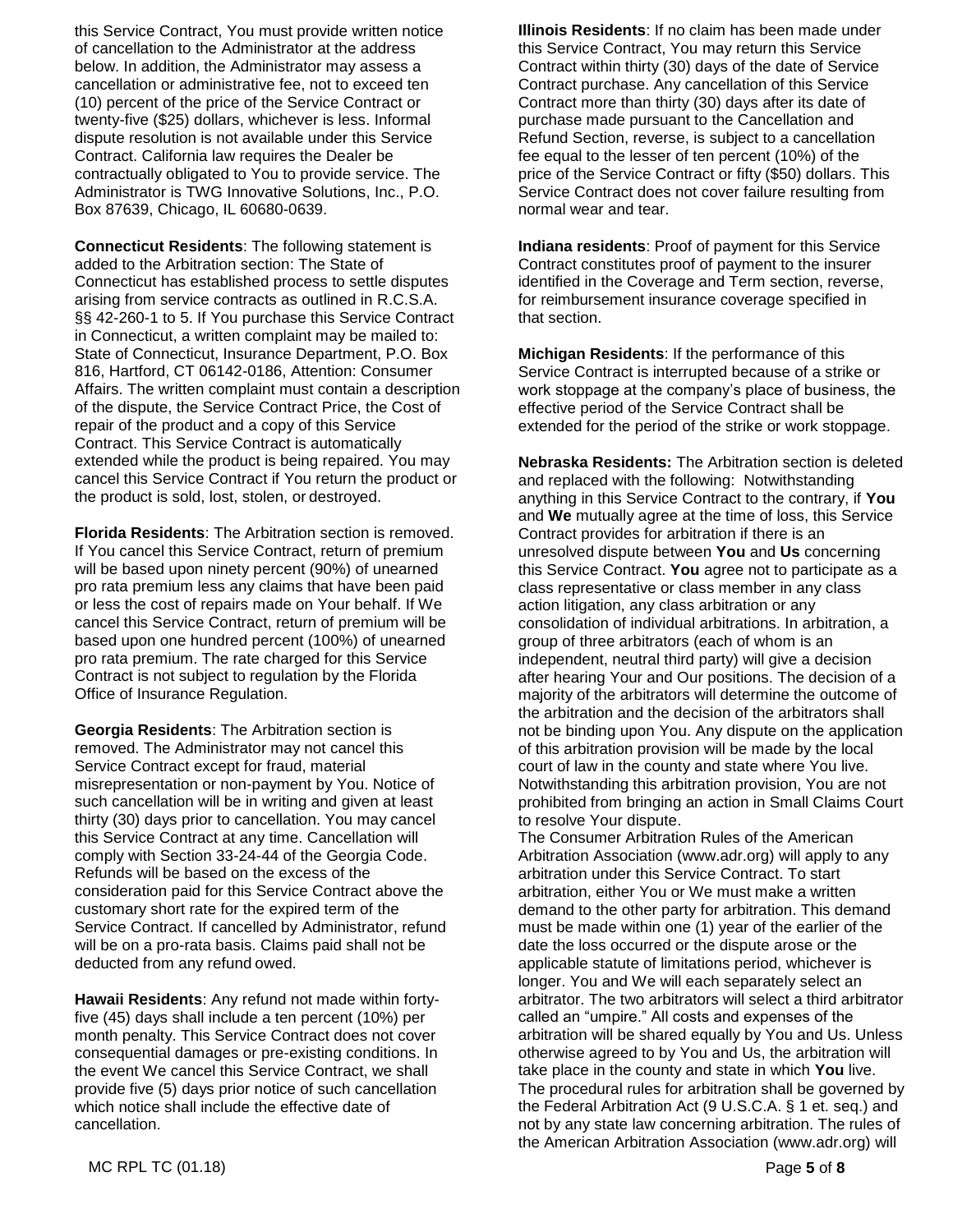apply to any arbitration under this Service Contract.

**Nevada Residents**: You are entitled to a "Free Look" period for this Service Contract. If You decide to cancel this Service Contract within thirty (30) days of purchase, You are entitled to a one hundred percent (100%) refund of any fees paid. If You cancel this Service Contract after thirty (30) days from purchase, You will receive a pro rata refund based on the days remaining, less a cancellation fee of twenty-five dollars (\$25.00) or ten percent (10%) of the Service Contract fee, whichever is less. No cancellation of this Service Contract may become effective until at least fifteen (15) days after a notice of cancellation is mailed to You at Your last known address. If We fail to pay the cancellation refund within 45 days of Your written request We will pay You a penalty of ten percent (10%) of the purchase price for each thirty (30) day period or portion thereof that the refund and any accrued penalties remain unpaid. If the Service Contract has been in effect for 70 days or more, We can only cancel this Service Contract due to (1) unauthorized repairs which result in a material change in the nature or extent of the risk, occurring after the first effective date of the current Service Contract, which causes the risk of loss to be substantially and materially increased beyond that contemplated at the time the Service Contract was issued or last renewed; (2) Discovery of fraud or material misrepresentation by the holder in obtaining the Service Contract, or in presenting a claim for service; (3) An act or omission by You or a violation by You of any condition of the Service Contract, which occurred after the effective date of the Service Contract and which substantially and materially increases the service required under the Service Contract. If We cancel this Service Contract You will receive a pro-rata refund based on the days remaining, no cancellation fee will be imposed and no deduction for claims paid will be applied. LIMITATIONS OF COVERAGE section contains exclusions and limitations to coverage but not reasons for which the Service Contract itself may be cancelled. If the manufacturer's warranty becomes dishonored during the term of this Service Contract, We will continue to provide any other coverage under this Service Contract, unless such coverage is otherwise excluded by the terms of this Service Contract. If Your covered failure results in a loss of heating, cooling, or electrical power to Your air conditioner or refrigerator/freezer, repairs on Your Covered Product will commence within 24 hours after You report Your claim. If these repairs cannot be completed within three (3) calendar days, We will send You a report indicating the status of these repairs. No deductions of any type shall be made from any refund owed as a result of cancellation and or buyout.

**New Hampshire Residents:** The following language is added the Arbitration section:All arbitration or dispute resolution in New Hampshire is subject to and will not impede any consumer rights as provided for under New Hampshire RSA 542.

**New Mexico Residents**: You may return this Service Contract within 20 days of the date this Service Contract was mailed to You, or within 10 days if the Service Contract was delivered to You at the time of sale. If You made no claim, the Service Contract is void and the full purchase price will be refunded to You. A 10% penalty for each 30 days or portion thereof will be added to a refund that is not made within 60 days of Your return of the Service Contract. If You cancel this Service Contract thereafter, You will be refunded the remaining days of coverage on a monthly prorated basis, less costs for service performed. These provisions apply only to the original purchaser of the Service Contract.

**New York Residents**: You may return this Service Contract by mailing it to the attention of the Administrator at the address listed on the back of this Service Contract. A ten percent (10%) penalty per month will be added to a refund that is not made within thirty (30) days of return of the Service Contract to Us.

**North Carolina Residents**: The purchase of this Service Contract is not required either to purchase or to obtain financing for a home appliance. The Administrator may not cancel this Service Contract except for non-payment by You or for violation of any of the terms and conditions of this Service Contract.

**Ohio Residents**: Repairs cannot exceed the purchase price of the product; the total payment(s) for all claims under this Service Contract shall not exceed the original retail price of the Covered Product(s).

**Oklahoma Residents**: This Service Contract is not issued by the manufacturer or wholesaler company marketing the product. This Service Contract will not be honored by such manufacturer or wholesale company. The following replaces the Service Contract Cancellation and Refund language on the reverse side: If You cancel this Service Contract, return of premium will be based upon ninety percent (90%) of unearned pro rata premium. If We cancel this Service Contract, return of premium will be based upon one hundred percent (100%) of unearned pro rata premium. The coverage afforded under this Service Contract is not guaranteed by the Oklahoma Insurance Guaranty Association.

**Oregon Residents:** The Arbitration section is removed.

**Rhode Island Residents**: Claims may only be made directly against the Provider identified in this Service Contract. No claim may be made against any insurer identified in this Service Contract.

**South Carolina Residents**: This Service Contract does not cover consequential damages or pre-existing conditions. A ten (10%) percent per month penalty shall apply to any cancellation refund not made within forty-five (45) days of the date cancellation was requested. In the event We cancel this Service Contract, we shall provide prior notice of such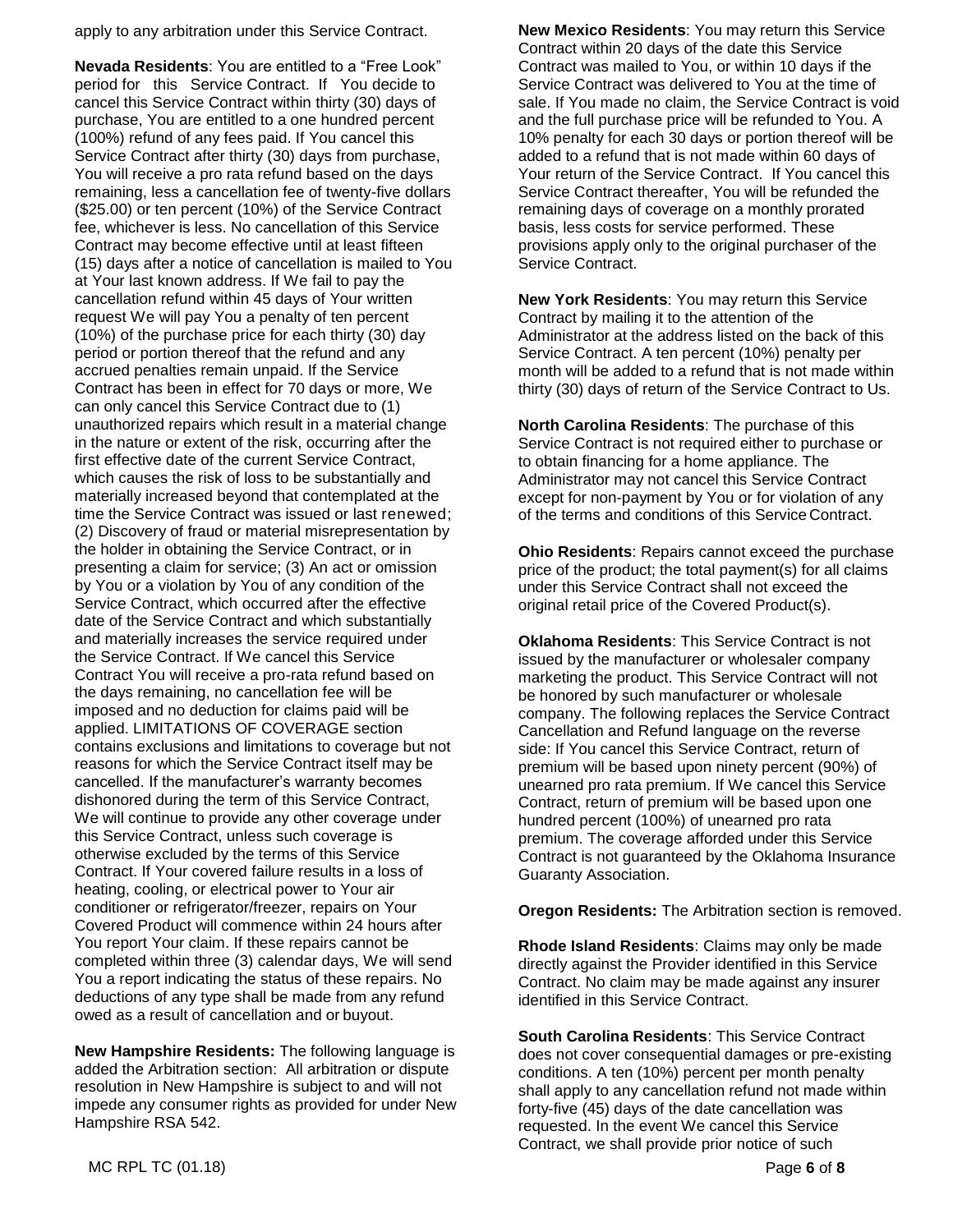cancellation at least fifteen (15) days before the effective date of cancellation. Such notice shall state the effective date of cancellation and the reason for

cancellation. Complaints or questions about this Service Contract may be directed to the South Carolina Department of Insurance, P.O. Box 100105, Columbia, South Carolina 29202-3105, telephone number **803- 737-6180**.

**Tennessee Residents**: This Service Contract is automatically extended while the product is being repaired.

**Texas Residents**: A ten percent (10%) penalty per month will be added to a refund that is not made within forty-five (45) days of return of the Service Contract to Us. You may cancel this Service Contract after the time periods above or after You have made a claim for service by returning the Service Contract to the Administrator and receive a pro rata refund of the Service Contract price less any claims that have been paid. Unresolved complaints concerning a Provider or questions concerning the registration of a Service Contract Provider may be addressed to the Texas Department of Licensing and Regulation, P.O. Box 12157, Austin, Texas 78711 **(512) 463-6599** or (800) 803-9202 (in Texas). The Service Contract Administrator license number for TWG Innovative Solutions, Inc. is 121.

**Utah Residents**: The Arbitration section is removed and replaced with:

Any matter in dispute between **You** and **Us** may be subject to arbitration as an alternative to court action pursuant to the rule of The American Arbitration Association or other recognized arbitrator, a copy of which is available on request from **Us**. Any decision reached by arbitration shall be binding upon both **You** and **Us**. The arbitration award may include attorney's fees if allowed by state law and may be entered as a judgment in any court of proper jurisdiction.

This Service Contract or warranty is subject to limited regulation by the Utah Insurance Department. To file a complaint, contact the Utah Insurance Department. Coverage afforded under this Service Contract is not guaranteed by the Utah Guaranty Fund. We can cancel this Service Contract during the first sixty (60) days, by mailing to You a notice of cancellation at least ten (10) days prior to the effective date of cancellation except that We can also cancel this Service Contract during such time period for nonpayment of premium by mailing You a notice of cancellation at least ten (10) days prior to the effective date of cancellation. After sixty (60) days have elapsed, We may cancel this Contact by mailing a cancellation notice to You at least thirty (30) days prior to the effective date of cancellation for cancellations due to any of the following reasons: (a) material misrepresentation; (b) substantial change in the risk assumed, unless You should reasonably have foreseen the change or contemplated the risk when entering into the Service Contract; or (c) substantial breach of contractual duties, conditions, or warranties. The notice of cancellation must be in writing to You at

Your last known address and contain all of the following: (1) the Service Contract number; (2) the date of notice; (3) the effective date of cancellation; and (4) a detailed explanation of the reason for cancellation. If Your covered failure results in a loss of heating, cooling, or electrical power to Your air conditioner or refrigerator/freezer, repairs on Your Covered Product will commence within 24 hours after You report Your claim by calling the number above. If You require service outside of the hours stated in Section 4 – Time For Service, You may contact any authorized service repair facility. Mail the Administrator Your original repair bill and a copy of this Service Contract for reimbursement. ALL COVERAGES AND EXCLUSIONS IN THIS PLAN WILL APPLY. For any Product failure which is not reported prior to the expiration of this Service Contract will be considered if You can provide valid reason (examples; hospitalized, incapacitated, etc.) for delay of notice.

**Vermont Residents**: If no claim has been made under this Service Contract, You may return the Service Contract within 20 days of the date of receipt and receive a full refund of the purchase price of this Service Contract.

**Washington Residents**: The following statement is added to the Arbitration section: "In Washington any binding arbitration will be held at a location closest to Your permanent residence." This right to void the Service Contract is not transferable and applies only to the original Service Contract purchaser. A ten percent (10%) penalty per month will be added to a refund that is not made within thirty (30) days of return of the Service Contract to Us. If We cancel this Service Contract for any reason, We must mail You written notice of such cancellation at least twenty-one (21) days prior to the effective date of such cancellation and state the true and actual reason for the cancellation. You are not required to wait before filing a claim directly with the insurer of this Service Contract. This is not a contract of insurance. This is the entire Service Contract between You and the Obligor, and no representation, promise or condition not contained herein shall modify these items. The selling retailer is not a party to this Service Contract. The Obligations of the Obligor under this Service Contract are backed by the full faith and credit of the Obligor."

## **Wisconsin Residents: THIS CONTRACT IS SUBJECT TO LIMITED REGULATION BY THE OFFICE OF THE COMMISSIONER OF INSURANCE.**

The following statement is added to the Arbitration section: No mandatory arbitration is allowed. Both parties must agree to participate. If one party disagrees to participate, the arbitration provision becomes null and void. The laws of the state of Wisconsin govern all matters arising out of or relating to this Service Contract and all transactions contemplated by this Service Contract, including, without limitation, the validity, interpretation, construction, performance and enforcement of this

MC RPL TC (01.18) Page **7** of **8**